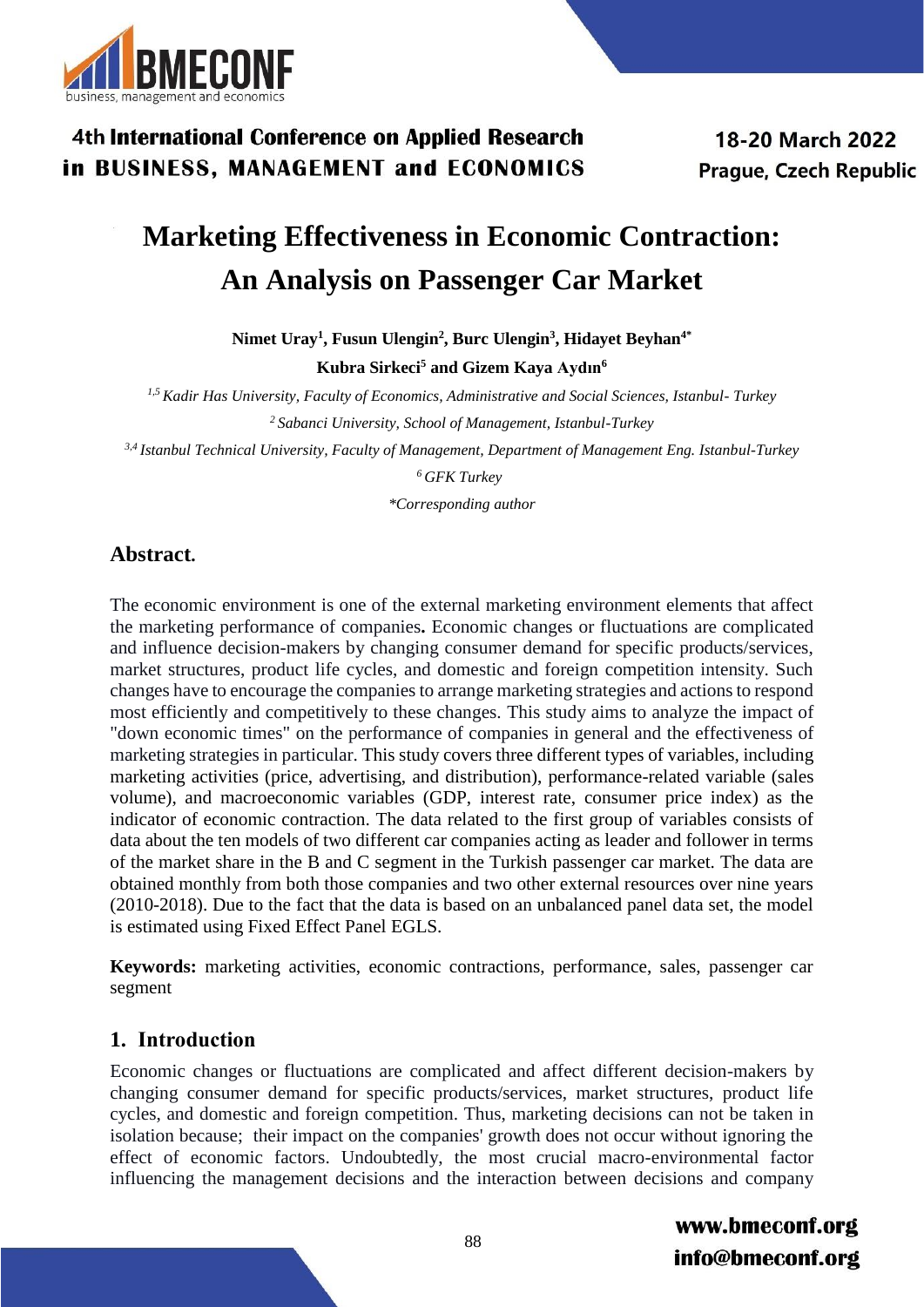

## 18-20 March 2022 Prague, Czech Republic

performance is the economic changes in the general and economic contraction in particular. The topic of economic contraction as one of the well-known types of economic changes was mainly studied in Macroeconomic literature; however, since 2000, many marketing studies on this topic have also increased. From the strategic marketing point of view, it is possible to classify these studies into different categories regarding the focus of the study, data characteristics, etc.(Dekimpe and Deleersnyder, 2018). However, they are mainly based on the same framework depicting an input (marketing activities) and output (performance), then integrates economic contractions to this framework.

This study aims to examine how the effectiveness of different marketing actions changes during the economic contraction, thus analyzing the impact of "down economic times" on the effectiveness of marketing strategies. Studies in the literature have mainly looked at this issue by considering advertising, R&D, and/or prices. One of the objectives of this study is to consider an additional variable- distribution intensity- that has not yet been studied (as extensively) in this context and to extend the studies that generally analyze advertising and/or price as the variables.

Most of the studies in this category have utilized U.S. data due to its significant effect and ease of retrieval. Economic situations are changeable among countries (Ang et al., 2000), the duration of the fluctuations are not always equal (Baxter and Kouparitsas 2005), and also consequences of marketing activities have not resulted in the same output in different countries and regions (see, for example, Deleersnyder et al., 2009). Therefore, one of the fundamental contributions of this study is to expand this type of research beyond the U.S. borders.

In addition, some of those studies' methodology is based on cross-sectional research, while others cover yearly time series data. Despite cross-sectional designs having disadvantages for these types of studies, periodical fluctuations in a particular year, on the other hand, may not be understandable with yearly data. Dekimpee and Deelersynder (2018) emphasize recessions should ideally be tracked at a lower level of aggregation than the annual level. This study uses monthly and quarterly data to contribute to this aspect. At the same time, this study can respond to the call of Steemkamp and Fang (2011) to conduct a detailed case study involving one company or even one industry. This study focuses on the two companies that constitute considerable shares of the automotive sector, which is one of the locomotive industries of both the global economy as well as one of the emerging country-the Turkish economy. Thus, this study focuses on the car industry by deeply considering brand-based data and aims to analyze the impact of advertising, pricing, and distribution as marketing activities on the sales volume during the economic contraction through monthly or quarterly data for nine years.

### **2. Literature Review**

#### **2.1. Economic Factors and Performance Interaction**

 The economic environment is one of the external marketing environment elements that affect the performance of companies. As some researchers pointed out, the macroeconomic environment substantially impacts firms' financial performance (Broadstock et al., 2011; Barakat et al.,2016).

The essential elements of the economic situation that will definitely affect the level of demand and consequently the volume of the economic activities of the companies are any change in income distribution, the gross domestic product (GDP), and or GDP growth rate. These factors positively influence specific business performance indicators such as sales volume, profits, and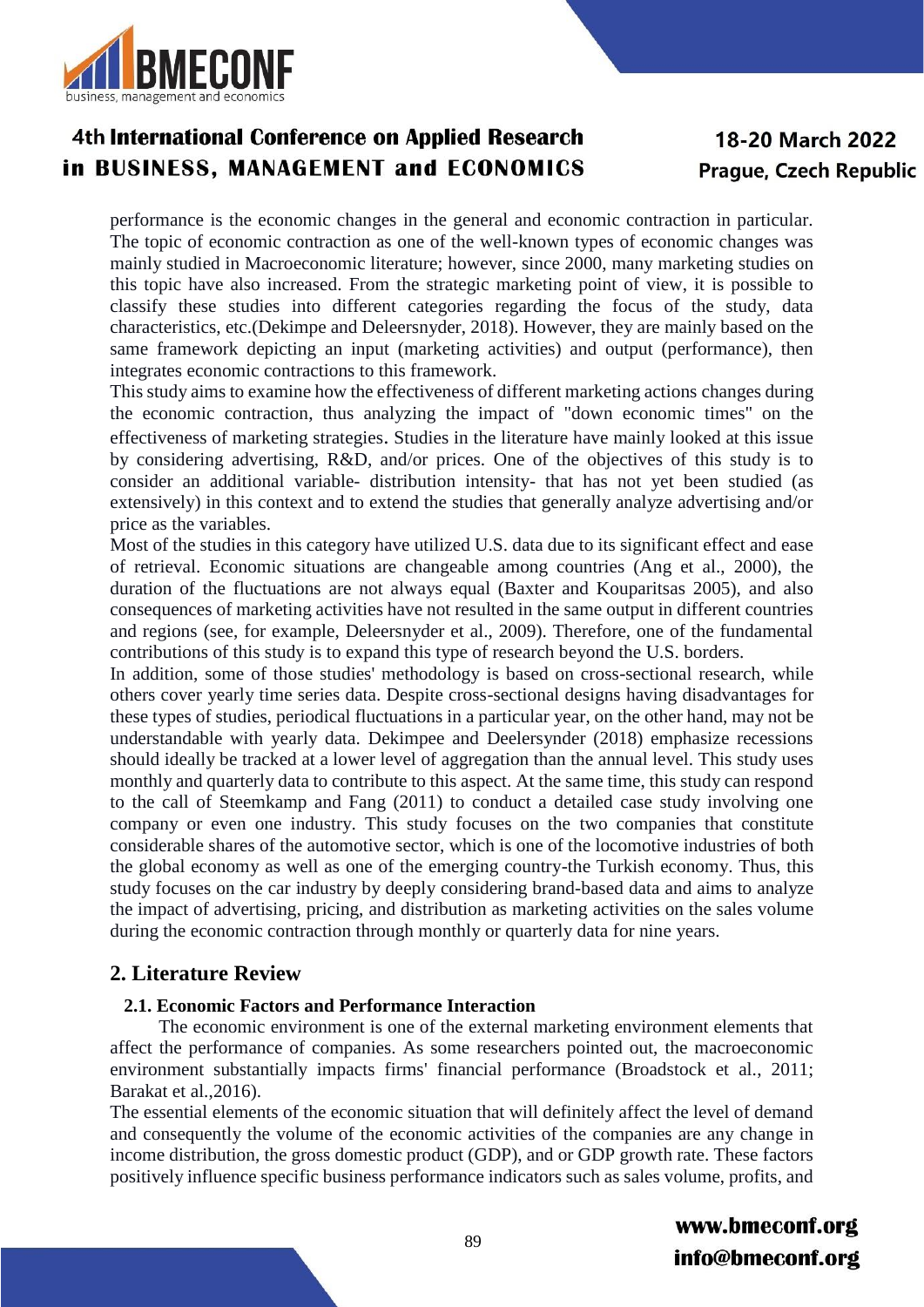

### 18-20 March 2022 Prague, Czech Republic

market share. The performance of an economy can also be measured by the rate of inflation, exchange rate, debt position, stock market prices, consumer price index, interest rate, and many other variables, which can also serve as the major determinants of economic growth (Maysami et al. 2004; Broadstock et al. 2011; Ma et al.,2011; Barakat et al.,2016; ). Most of these studies indicate that recessions or any economic contraction reduce firms' demand, revenue, and cash flow due to consumers' experience or expect to experience a wealth reduction, a decrease in consumption (Stock and Watson, 1999). In addition, during an economic contraction, consumers are less willing and able to purchase using credit (Ang et al., 2000). Thus, as an indicator of macroeconomic factors, consumer debt, interest rates, in particular, are expected to decrease during recessions. Therefore, previous studies indicate that major economic indicators have direct positive (GDP, income distribution, etc.) or negative (inflation rate, consumer debt, interest rate, etc.) effects on company performance, such as sales and profits. The economic contraction has also influenced each of these effects' significance, strengths, and directions. Thus, in this study, first, we consider the main effects of macroeconomic indicators on the sales volume as a performance indicator, as shown below:

 *H1: The macroeconomic indicators have a direct effect on business performance and this effect change during the economic contraction*

#### **2.2. Marketing Activities and Performance Interaction in Economic Contraction**

 Since the 2000s, studies on the interaction between marketing activities and business performance in terms of sales, revenues, profit margins, market shares, etc., have also received increased attention. (Rust et al., 2004; Gupta and Zeithaml, 2006; Srinivasan et al., 2010). Such interest is mainly due to the increased marketing accountability that reinforces corporate performance and adds to marketing credibility. The marketing–finance interface has become an important research field in marketing, helping demonstrate the accountability of marketing within companies and building a necessary interdisciplinary bridge to finance and marketing. At the same time, marketing scholars have also increasingly been interested in the

interaction of macroeconomic changes in the marketing-performance framework. Undoubtedly, marketing decisions can not be taken in isolation; thus, the impact of these decisions and related strategies on the companies' growth does not occur without ignoring the effect of changes in the macroeconomic environment. Therefore, each of the economic factors discussed above also has a significant impact on the marketing performance of the companies. As many researchers emphasize (e.g., Barlevy 2007, Deleersnyder et al.2009 ), marketing decisions related to the intensity of use of marketing instruments rely on the state of the economy.

 For instance, most companies prefer to cut advertising budgets first, especially during economic contraction periods, ultimately diminishing stock market performance. Whereas, as Lamey et al. (2007) point out, this type of preference might become a threat to the long-term health of the companies. Several studies in the literature support Lamey et al. (2007) and indicate that advertising spending during economic contractions often results in better firm performance by providing long-term managerial and social benefits (Sirinavasa et al.) (Deleersnyder et al. 2009; Özturan et al. 2014; Kashmiri and Mahajan, 2014). Advertising and other product-supporting decisions and the companies' pricing decisions need to be revised during economic contractions. Shama (1978), Green and Porter (1984) emphasize that an economic crisis mainly forces companies to reduce the prices of their products to increase sales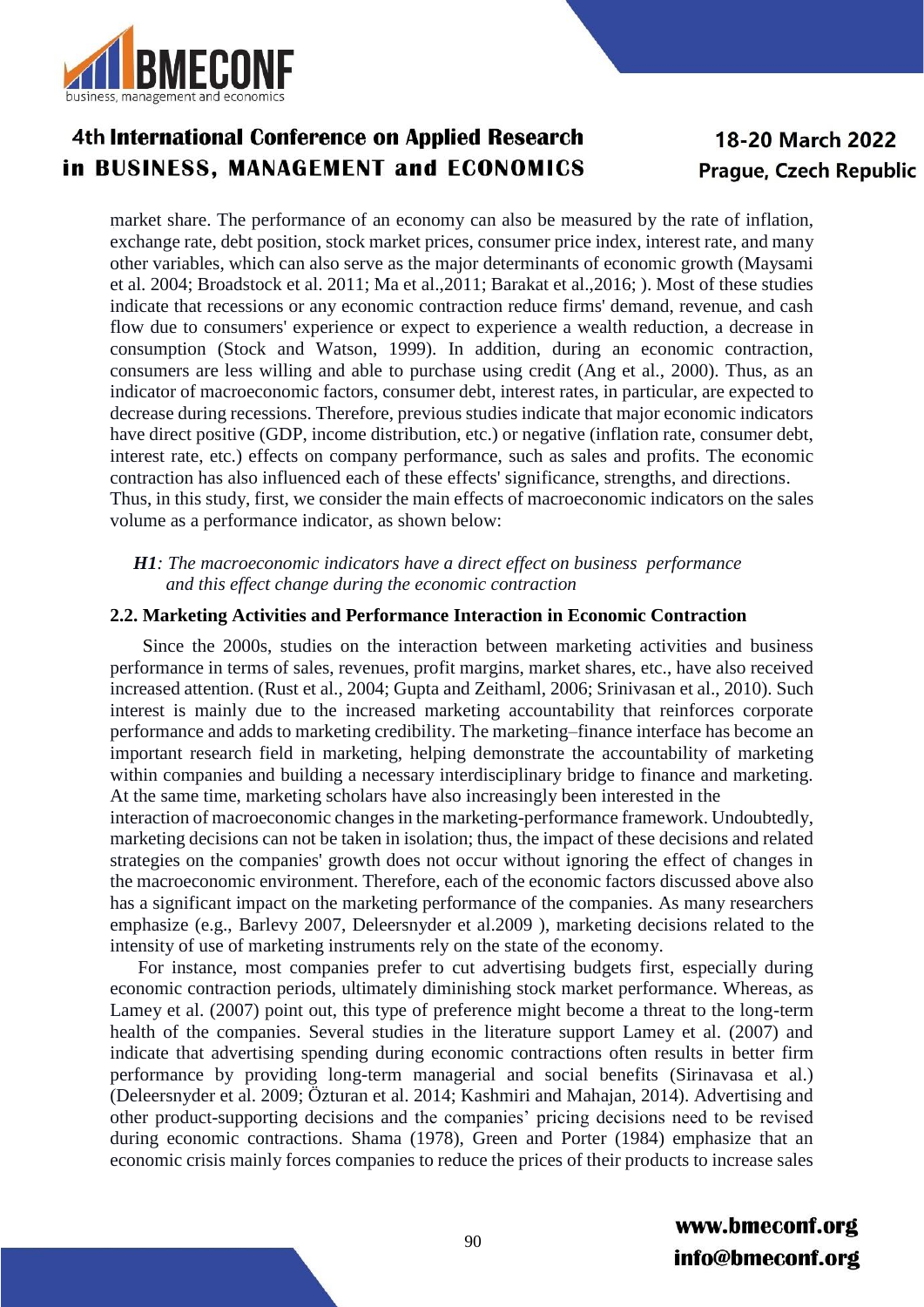

## 18-20 March 2022 Prague, Czech Republic

volume. Deleersnyder et al. (2004) conclude that prices tend to increase during an economic contraction and decrease during an expansion by finding evidence of counter-cyclical pricing. Despite the number of research on how companies respond to the economic contractions cited above, a limited number of studies examine why and how much the effectiveness of marketing actions changes during the economic contractions. Within this category, as one of the prior studies, Graham and Frankenberger (2000) examine the impact of advertising expenditures on the financial performance of the firms for a sample of 320 publically traded firms with reported advertising expenditures for ten consecutive years. Their results indicate a long-run relationship between advertising and future earnings and market values. Graham and Frankenberger (2000) insert that, "…depending upon the type of product, changes in advertising expenditures are significantly associated with earnings up to 4 years following the year of the expenditures". Notta and Oustapassidis (2001), on the other hand, examine the asset value of advertising for television (TV), radio, magazines, and newspapers for 350 food manufacturing firms. They show that only TV advertising positively affects profitability.

These studies showed that, in order to sustain long-term business performance, companies should not decrease their marketing budgets during economic fluctuations.

A study by Steenkamp and Fang (2011) also confirmed that increasing advertising and R&D shares during economic contractions resulted in long-term business profitability and market share. Graham and Frankenberger (2011), in their study to analyze the effectiveness of marketing communication strategies (advertising and promotion) on the future earnings during economic fluctuations, also supported that marketing communications of a firm contribute to a business's current and future earnings, not only in the noncontraction periods but also in economic contraction periods. Therefore, decreasing the marketing communication shares within the economic crisis resulted in delayed future earnings.

Srinivasan and Lilien (2009), on the other hand, examined two different marketing strategies and their effects during economic declines. Their study indicated that advertising spending during recessions increased the current and future profits of consumer and business-to-business organizations. However, the same research also shows that depending on the industry type; the companies may not be experienced any change in profits from advertising expenditures during economic contractions. The results can change from one sector to another because each market has its own industry dynamics (Graham and Frankenberger, 2000; Srinivasan and Lilien, 2009; Srinivasan et al., 2011; Gordon et al., 2013). During economic shortages or fluctuations, consumers who are generally motivated to reduce spending may rely on advertising and promotion to increase confidence, eliminate uncertainty, and be reminded of brand value. Therefore, advertising and promotion can legitimize and reinforce purchase behaviors through strong brand relationships. Thus, this relation increase the mind and heart share of the particular brand and, in turn, may have the

potential to increase the market share of the related brand.

Based on the discussions above, the assumptions of this study about the effectiveness of advertising on performance in general and during the economic contractions are as follows;

 *H2. Increasing advertising expenditure of each model in the study has a*

 *positive effect on sales volume in economic contractions.*

Price reduction is the standard and suggested strategy by most companies during economic contraction. This tendency is also based on studies by several empirical studies in the literature(Steenkamp and Fang (2011); Estelami et al. (2001), Gordon et al. (2013), van Heerde et al. (2013). In addition, some studies such as Bijmolt, Van Heerde, and Pieters 2005;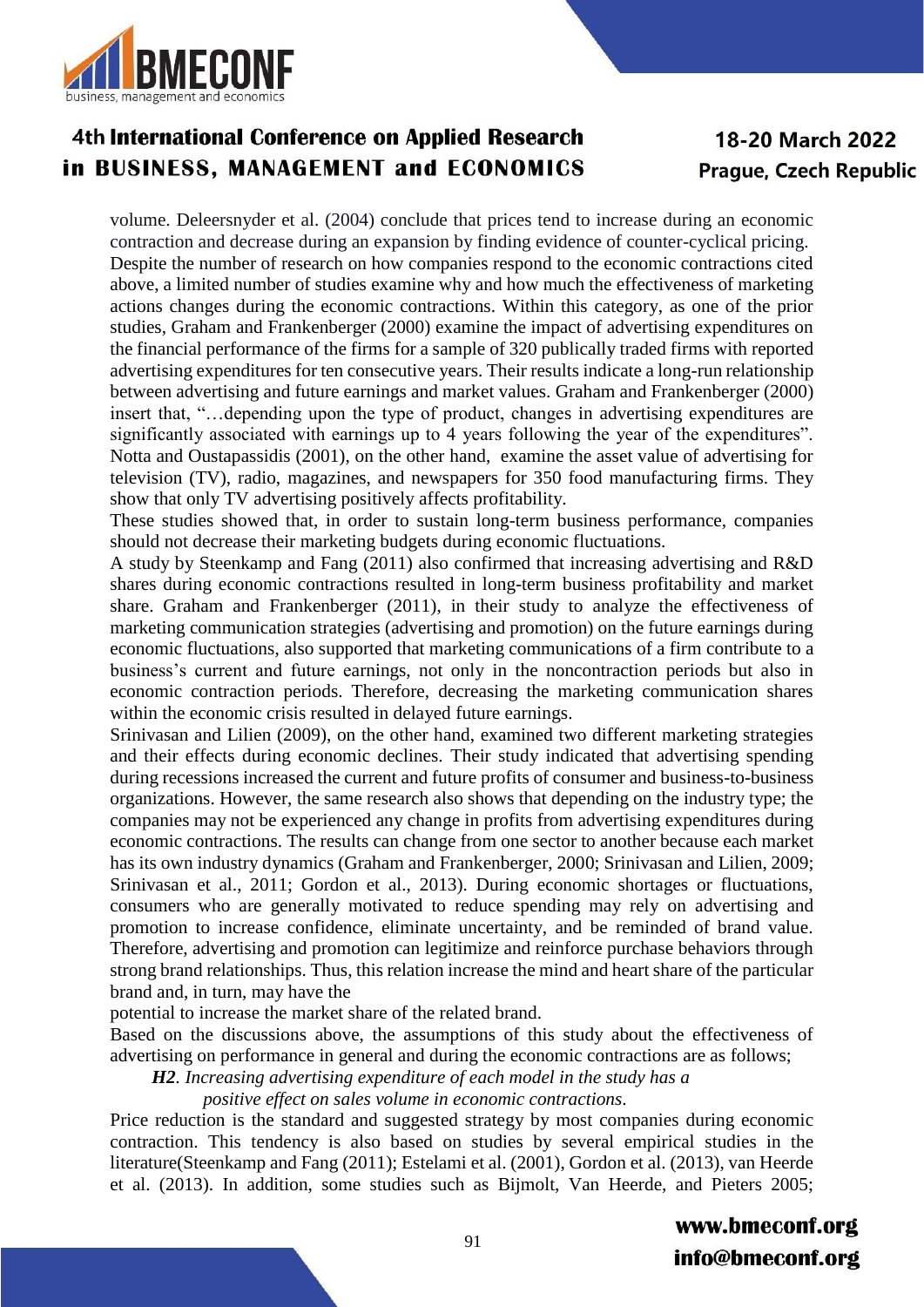

### 18-20 March 2022 **Prague, Czech Republic**

Sethuraman, Tellis, and Briesch 2011 indicate that although advertising is one of the most essential marketing weapons, existing empirical generalizations support that price elasticities are almost more than ten times larger than advertising elasticities. This supports the argument that pricing decisions are even more critical for brand performance than advertising decisions. The latter authors have also shown that consumers have become increasingly price-sensitive over time. Mela, Jedidi, and Bowman (1998) support this conclusion by pointing out that households develop price expectations on the basis of their previous exposure to promotions over a long period of time. As Estelami, Lehmann, and Holden (2001) and Quelch (2008) emphasize that consumers are interested in lower prices due to their lower disposable income during economic downturns.

Lamey et al.(2007) also underline that consumers are looking for price deals and tend to switch to lower-priced retail brands. We, therefore, expect an increase in the magnitude of both short- and long-term price elasticity (i.e., more negative value) during economic downturns. In the light of these arguments, the hypothesis of our study is as follows;

#### *H3. Increasing average price level of each model in the study has a negative effect on sales volume.*

The elimination of unprofitable intermediaries in the distribution channel and reallocation of scarce company resources to the better-performing channel members is the most appropriate strategy in economic contradiction conditions. Undoubtedly, distribution channels have crucial roles in implementing the company's marketing strategies and enhancing each brand's sales volume and market share in specific industries. The automotive industry is one of the industries in which dealers have valuable roles in implementing all marketing activities in general, mainly selling. Despite the contribution of distribution channels in the industry, building and effectively managing the whole distribution system requires considerable effort, investment, and long-term commitment. For this reason, in such an industry, it is not easy to eliminate unprofitable intermediaries in the relatively short run. Ang et al. (2000) suggest that the Company choose the best channel and direct their efforts to discount stores or wholesalers. Furthermore, the preferred alternative distribution channels can positively affect company performance by lowering operating costs and improving cooperation within the channel.

 *H4. Increasing number of distributors of each model in the study has a*

### *positive effect on sales volume*

Based on the theoretical framework summarized above and developed hypotheses, the conceptual model of our study is depicted in Fig.1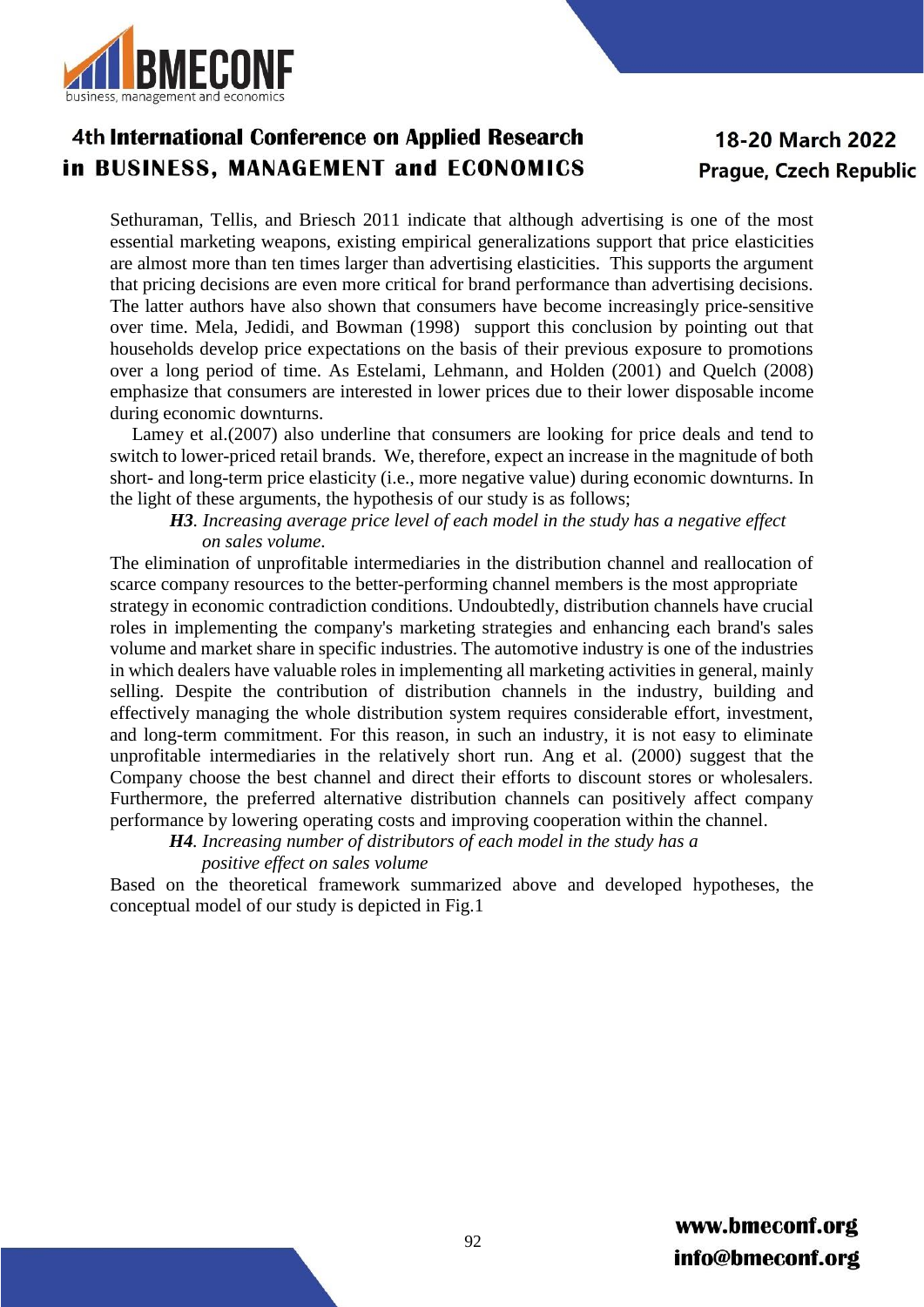

18-20 March 2022 Prague, Czech Republic

*Figure 1: Conceptual Model*



### **3. Methodology**

The Automotive sector is one of the leading industries both in Turkey and globally, with 66.7 million automobile sales worldwide in 2021. Almost 40 % of the sales in the automotive sector have come from passenger cars in the Turkish automotive industry (ODD, 2021).

In the last month of 2018, 83,1% of the passenger car sales volume consisted of the vehicles in the B and C segments. In this study, data have been collected from 2 leading companies/brands in the B and C segments of the passenger car industry, covering the 2010-2018 years, quarterly, with a total of 10 models. It represents nearly 40 % of these segments. This study covers three different types of variables including, marketing inputs, performance-related output variables, and macroeconomic variables as the indicators of economic contraction. The data are obtained monthly from both those companies and two other external resources over nine years (2010- 2018). Table 1 includes all of these variables, their measurements, and different data sources.

To assess the impact of business cycles on marketing-mix effectiveness, we must first capture the business cycle itself. We categorize periods with an increase in the cyclical component as expansions and periods with a decrease as contractions. Firstly, we apply the Christiano-Fitzgerald (CF) filter to log-transformed quarterly GDP data and transform the resulting series to a monthly sequence (the temporal aggregation level of our sales and marketing-support series) through linear interpolation.

Before we estimate our theoretical model, we check stationarity in the time series, heteroscedasticity or serial correlation in error terms. In accordance with these, various adjustments have been made in model estimations, such as using robust standard errors, taking natural logarithms, taking the first difference.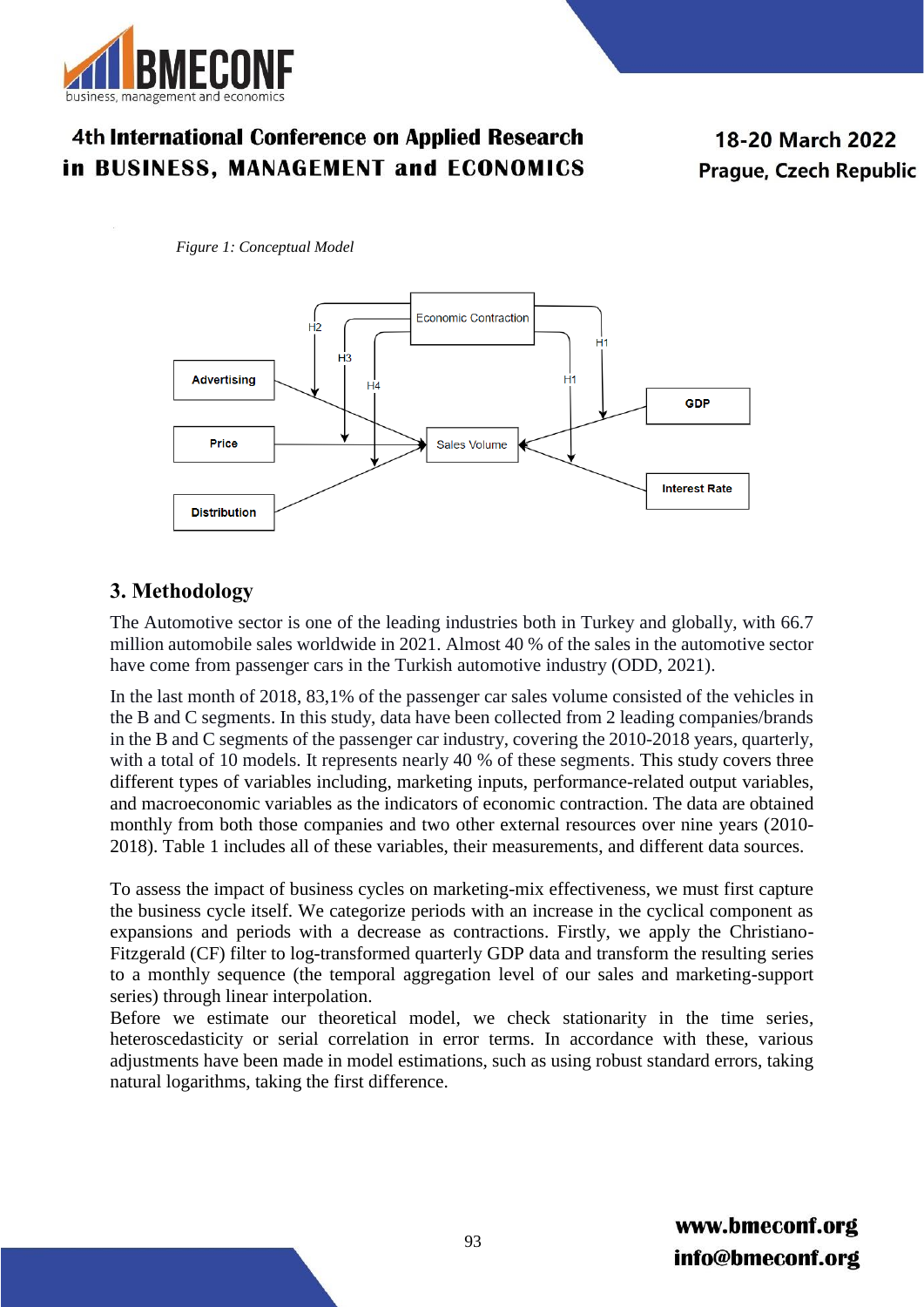

18-20 March 2022 Prague, Czech Republic

*Table 1: Data Sources and Variables*

| <b>Variables</b>                                                        | <b>Data Source</b>                 |  |
|-------------------------------------------------------------------------|------------------------------------|--|
| <b>Marketing Activities</b>                                             |                                    |  |
| Price of Car / Car Consumer Price Index (TL)                            | <b>Business</b><br>JATO-Automotive |  |
|                                                                         | Intelligence                       |  |
| <b>Advertising Expense / Consumer Price Index (million TL)</b>          | Kantar Turkey                      |  |
| Distribution (# of dealers)                                             | <b>Internal Company Data</b>       |  |
| <i>Performance</i>                                                      |                                    |  |
| <b>Sales Volume</b>                                                     | Internal Company Data, JATO        |  |
| <b>Economic Factors</b>                                                 |                                    |  |
| GDP (constant, 2009 billion TL)                                         | The Central Bank of the Republic   |  |
|                                                                         | of Turkey                          |  |
| <b>Interest Rate</b>                                                    | The Central Bank of the Republic   |  |
|                                                                         | of Turkey                          |  |
| <b>Consumer Price Index and Car Consumer Price Index (indicators of</b> | The Central Bank of the Republic   |  |
| the average market price)                                               | of Turkey                          |  |
|                                                                         |                                    |  |

#### **The Model**

The first main prediction model with sales volume as a dependent variable is given below:

 $log(Sales Volume_{it}) =$  $\beta_0 + \beta_1 * log((Price \ of \ Car/Car \ CPU)_{it}) + \beta_2 * log(GDP_t) + \beta_3 *$ D(Interest Rate<sub>t</sub>) +  $\beta_4$  \* (Distribution<sub>it</sub>) +  $\beta_5$  \* Dum1<sub>it</sub> +  $\beta_6$  \*  $log((Advertising\) Expense / CPI)_{it}) + e_{it}$ (1)

where,

Sales Volume<sub>it</sub> = The sales volume of the  $i_{th}$  model at time t, Price of Car/CPI<sub>it</sub> = Price of the  $i_{th}$  model at time t, with deflated CPI,  $GDP_t = Gross$  Domestic Product at time t (constant 2009, billion TL),  $Car CPI<sub>t</sub> = Car Consumer Price Index at time t (an indicator of the average market price),$  $CPI_t =$  Consumer Price Index at time t (an indicator of the average market price), D(Interest Rate) =Car Interest rate at time t, Distribution<sub>it</sub>= Number of Dealers whose sales model  $i_{th}$  $DUM1_{it}$  = the dummy variable = 1 if the ith model is pulled out of the market, 0 otherwise, Advertising Expense<sub>it</sub> = The total advertisement expense of the  $i_{th}$  model at time t (million TL),

 Due to the fact that the number of brands is limited to two, in this study, the regression equations are estimated based on automobile models. In the analyses, 2010-2018 period, all the models are not in the market in all-time slices. Some of the models which were in the market at the beginning of the analyzed period were pulled out of the market toward the end of the research period. In contrast, some new models are introduced to the market in the second part of the period.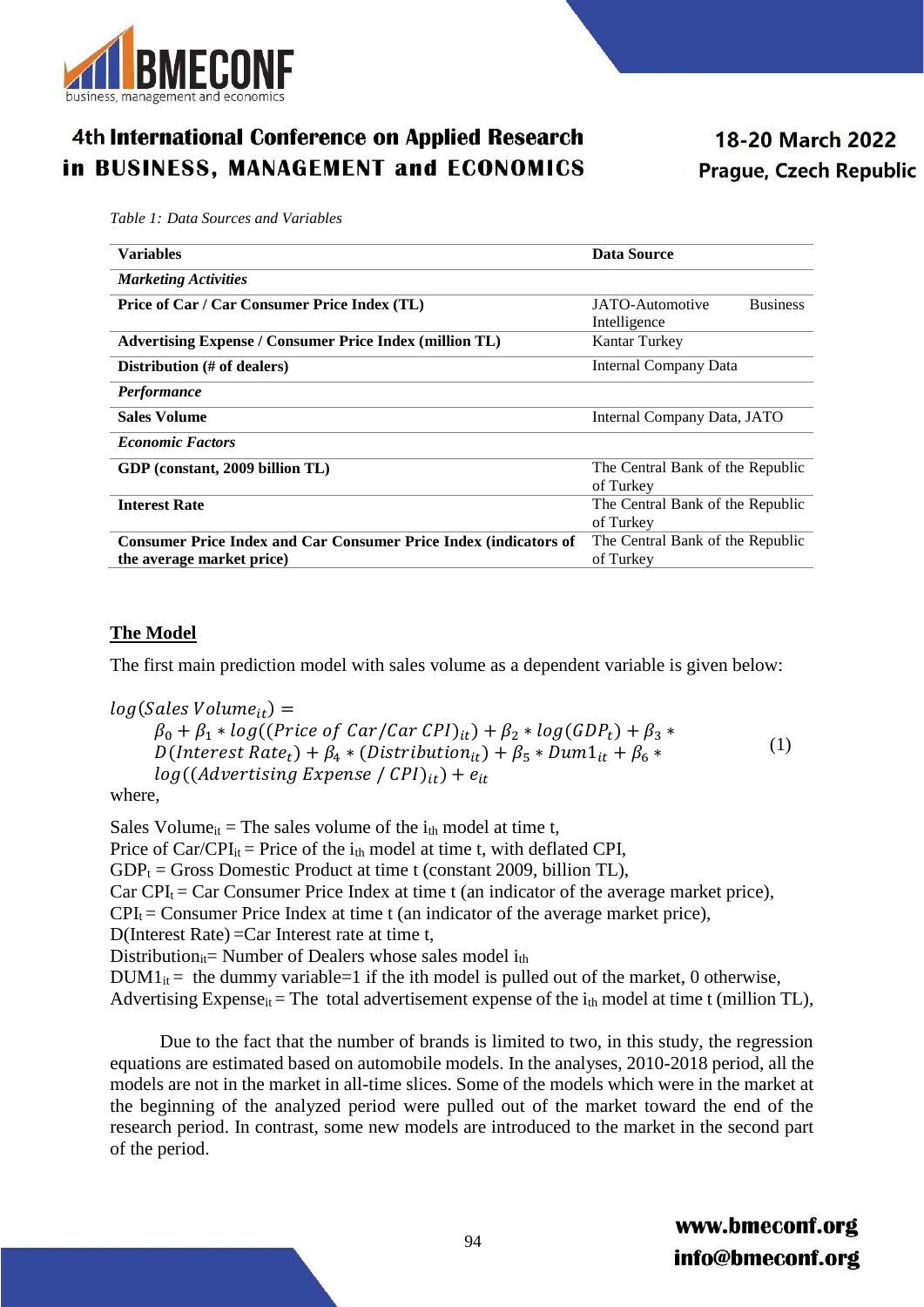

## 18-20 March 2022 Prague, Czech Republic

Due to the fact that the data is based on an unbalanced panel data set, the model is estimated using Fixed Effect Panel EGLS. In the case of heteroscedasticity, the generalized least squares (GLS) method is BLUE (Best Linear Unbiased Estimator), not ordinary least squares (OLS). The OLS method shows variability and does not use the information contained in the unequal variability of the dependent variable. However, the GLS method explicitly takes such information into account and can therefore produce estimators that are BLUE. The procedure for transforming the original variables in such a way that the transformed variables meet the model's assumptions and applying OLS to them is known as GLS. On the other hand, since the data used in this study were panel data, the fixed effect was also used (Arif, 2015). On the other hand, due to the autocorrelation among the residuals of the same time period, the variance of the coefficients is calculated using the panel-corrected standard errors (PCSE) and covariance method.

In order to see the impact of the independent variables' changes in the recession periods, interaction variables with "Dum" are added to the main equation. The resulting equation 2 is given below. Here, "Dum" shows the dummy variable to indicate whether or not a recession exists in the economy at time t.

 $log(Sales Volume_{it}) =$ 

 $\beta_0 + \beta_1 * log((Price \ of \ Car/Car \ CPU)_{it}) + \beta_2 * log(GDP_t) + \beta_3 *$ D( Interest  $Rate_{t}$ ) +  $\beta_4$  \* (Distribution<sub>it</sub>) +  $\beta_5$  \* Dum $1_{it}$  +  $\beta_6$  \*  $log((Adverting\ Expression)$  =  $f (CPI)_{it}$  +  $\beta_7 * Dum *$  $log((Price of Car/Car CPI)_{it}) + \beta_8 * Dum * log(GDP_t) + \beta_9 * Dum *$  $log (Interest Rate_t) + \beta_{10} * Dum * D(Car Loan Volume_t) + \beta_{11} * Dum *$ (Distribution<sub>it</sub>) +  $\beta_{12} *$  Dum  $*$  log((Advertising Expense / CPI)<sub>it</sub>) +  $e_{it}$ (2)

### **4. Estimation Results**

Considering Equations 1 and 2, the model estimation of automobile sales is estimated using the E-views software, and the results are given in Table 2. We used the Durbin Wu Hausman endogeneity test (Baum et al. 2003) to test whether advertising, price, and distribution intensity are independent of remaining contemporaneous random events. We implemented the test using instruments that are lagged one period beyond the error term.

|                                    | <b>Model I</b> | Model II    | Model III    |
|------------------------------------|----------------|-------------|--------------|
| <b>Constant</b>                    | $-18,661***$   | $-17,162**$ | $-17,435***$ |
| Log(Price of Car / Car CPI)        | $-1.019***$    | $-0.628***$ | $-1,114***$  |
| Log(GDP)                           | $1.300***$     | $1.081***$  | $1.253***$   |
| <b>D</b> (Interest Rate)           | $-0.153***$    | $-0.249***$ | $-0.172***$  |
| Dum1                               | $-2.096***$    | $-1.802***$ | $-1.918***$  |
| Log(Advertising Expense / CPI)     | $0.027***$     | $0.026***$  | $0.029***$   |
| <b>Distribution</b>                | $0.003**$      | $0.002**$   | $0.003**$    |
| $Log(Sales Volume (-1))$           | $0.82***$      | $0.900$ *** | $0.84***$    |
| Dum*Log(Advertising Expense / CPI) |                | $-0.027**$  | $-0.025*$    |

*Table 1: Data Sources and Variables*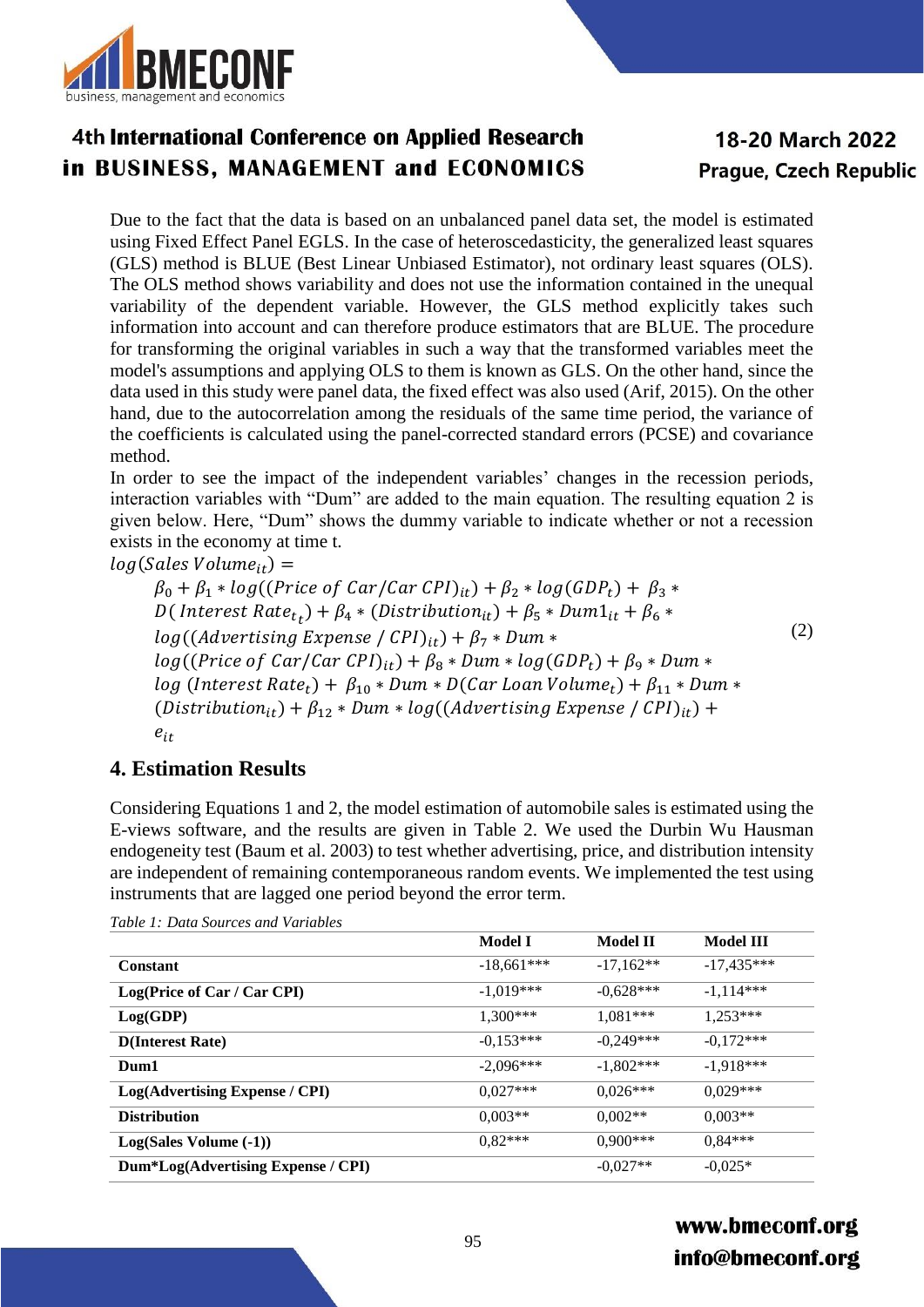

18-20 March 2022 Prague, Czech Republic

| Dum*D(Interest Rate)            |        | 0,178     |          |
|---------------------------------|--------|-----------|----------|
| Dum*Distribution                |        | $-0.005*$ | $-0,003$ |
| Dum*Log(Price of Car / Car CPI) |        | $1,161**$ | 1,108    |
| Dum*Log(Sales Volume(-1))       |        | $-0,033$  |          |
| $Dum*Log(GDP)$                  |        | $-0.665$  | 0,143    |
| Dum                             |        | 7.176     | $-8,681$ |
|                                 |        |           |          |
| <b>Adjusted R-squared</b>       | 0.84   | 0.92      | 0.85     |
| <b>F</b> -statistic             | 174.99 | 183,30    | 108,60   |

 *Notes: \*p < 0.1; \*\*p < 0.05; \*\*\*p < 0.01 (two-tailed)*

In order to interpret the long-term effects of these equations, the lagged values of the dependent variable are added to the model. Model 1 shows the impact of economic and marketing variables that may have an effect on car sales (in equation 1). In contrast, model II shows the change in the impact of these variables on car sales during the recession period (equation 2). Model III, on the other hand, is the exclusion of some statistically insignificant variables from the model. The results of Model III are more appropriate in terms of short-term and long-term interpretation.

Car sales are expected to increase with the increase in the welfare level of the countries (see Hülsmann et al., 2012; Karaatli et al., 2012; Gao et al., 2017). According to the results of the regression output, a 1% increase in GDP increases automobile sales by approximately 1.25% in the short run ( $p < 0.01$ ). In the long term, this effect is 7.84% (1.25/(1-0,84)). However, during the recession periods, the short-term effect does not change ( $p > 0.10$ ).

Since many car buyers do not pay cash, the interest rate of the loan they will pay for the car adversely affects the purchase decision. The higher the loan interest rate, the lower the car sales (Rattanametawee et al., 2016). According to the results, the effect of interest rates on sales is negative and statistically significant ( $p < 0.01$ ). The increase in the growth of the average car loan by 1 point decreases car sales by 17 %. In recession periods, this effect does not change significantly.

Hypothesis 2 assumes that "*Increasing advertising expenditure of each model in the study positively affects volume in economic contractions*. In Table 2, regression output reveals that the increase in the advertisement expenses by 1% increases the sales by almost 0.03% ( $p <$ 0.01). This increases reaches  $0.18\%$  ( $0.03/(1-0.84)$ ) in the long term. During the recession, the total effect is still positive. So, these results support hypothesis H2.

According to the literature, when prices increase, sales decrease. According to the regression results, when the average price of automobiles is held constant, a 1% increase in a model price reduces the car sales by 1.11% in the short term  $(p < 0.01)$  and by 7% (-1.11/(1-0.84)) in the long term. These results support the H3 hypothesis. On the other hand, when the average price of the other automobile brands and models increases by 1% while the price of the investigated model remains constant, there is a totally reverse impact on the sales of the related model. In the recession period, the reducing effect of the model price on short-term car sales is not significant.

Lastly, Hypothesis 4 assumes that "*Increasing number of distributors of each model in the study positively affect sales volume.*" In Table 2, regression output reveals that the increase in the number of dealers by 1 % increases the sales by 0.3% ( $p < 0.01$ ). This supports H4. However,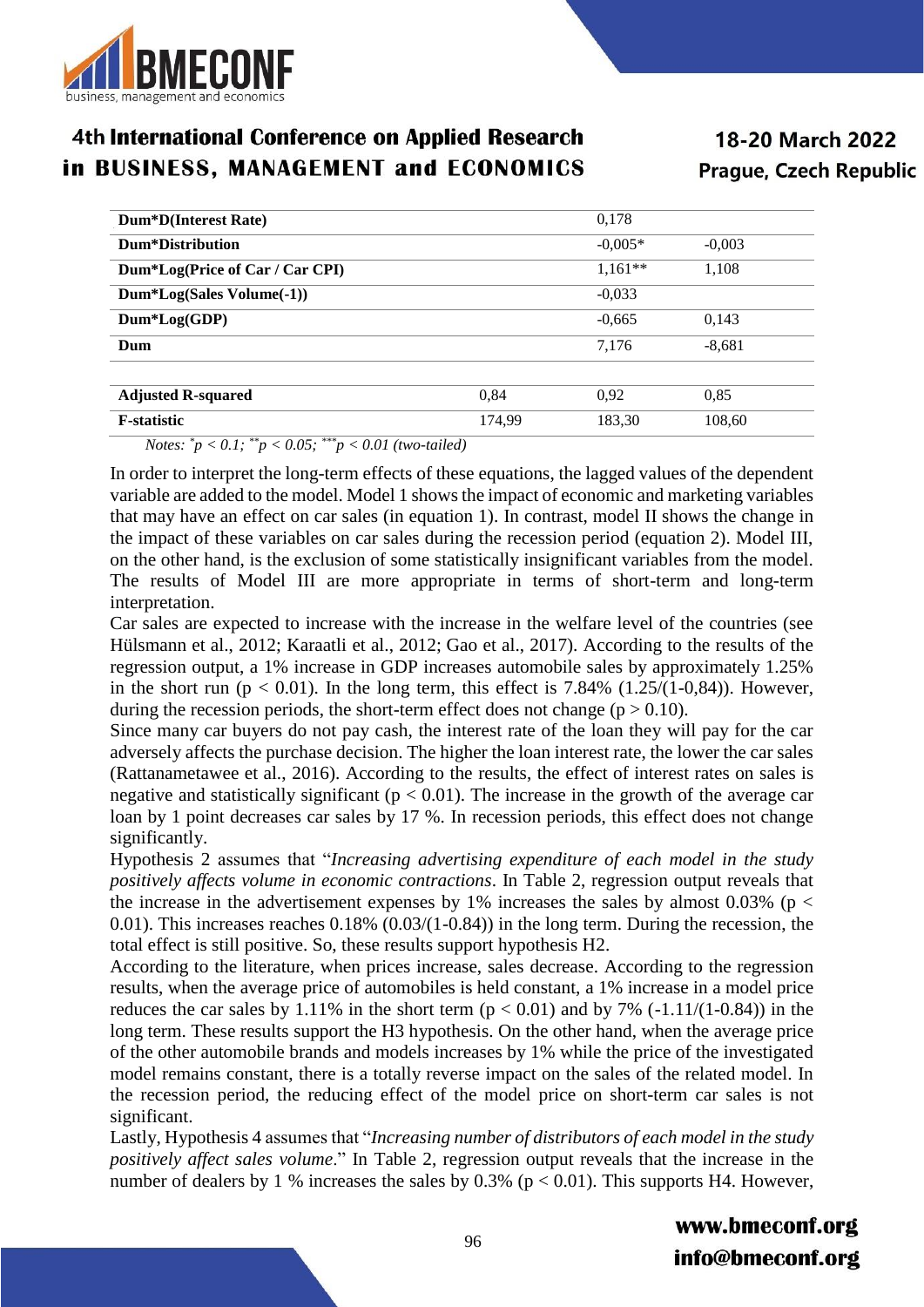

## 18-20 March 2022 **Prague, Czech Republic**

this effect does not change during the recession period. On the other hand, the lagged variable coefficient of car sales is found as 0.82. It is the adjustment coefficient, and since it is close to one, this shows that a rapid adaptation process is experienced. The average reaction period is 3.5 quarters. In addition, car sales are expected to decrease if a car model is withdrawn from the market ( $p < 0.01$ ). All findings are summarized in Figure 2.

Figure 2: Summarized findings for the estimated model



Notes:  ${}^*p$  < 0.1;  ${}^{**}p$  < 0.05;  ${}^{***}p$  < 0.01 (two-tailed)

### **5. Conclusion**

Although, most companies prefer to cut advertising budgets first, especially during economic contraction periods, ultimately diminishing financial and market performance. The results of our study support Lamey et al.'s (2007) argument that the preference for cutting advertising budget in economic contractions might become a threat to the long-term health of the companies. Our study supports that passenger car brands that increase their advertising spending provide short-run and long-run benefits and positively affect economic contraction.

Our study also suggests that price is elastic both in the short-run and long-run.

Deekimpe (2018), on the other hand, emphasizes, consumers quickly cut back on their durable expenditures in a contraction, while upward adjustments after the contraction are slow. It takes considerably more time to restore the initial consumer spending. This implies that the level of price is a very important element of marketing activities during economic contraction.

Thus, in this product class, it makes sense to remain price competitive and invest in advertising.

Finally, in the Turkish passenger car market, in which sell of cars is mainly realized through an extensive dealer system, distribution intensity is found to positively impact the sales volume of each brand/model.

### **Acknowledgment**

This paper is an output of the science project funded by Turkey's Scientific and Technological Research Institution (TUBITAK).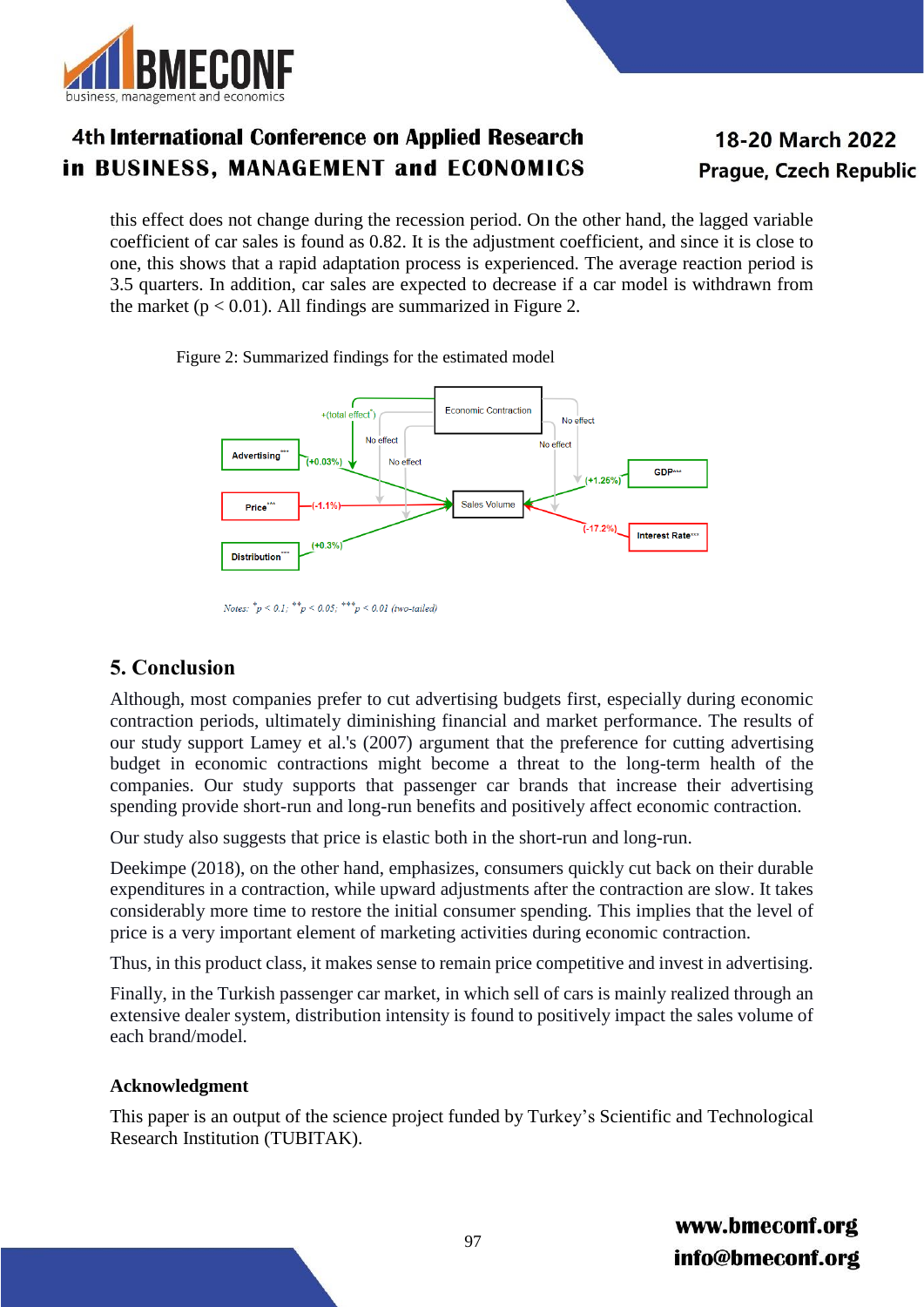

#### **References**

- Ang, S. H., Leong, S. M., and Kotler, P. (2000). The Asian apocalypse: crisis marketing for consumers and businesses. *Long Range Planning, 39*(6), 97-119.
- Arif, M. (2015). The Impact of Corporate Governance on Financial Performance of Banks: Evidence from Pakistan. *Journal of Business and Management, 17*(3), 56-71.
- Barlevy, G. (2007). On the cyclicality of research and development. *American Economic Review, 97*(4), 1131-1164.
- Barakat, M. R., Elgazzar, S. H., and Hanafy, K. M. (2016). Impact of macroeconomic variables on stock markets: Evidence from emerging markets. *International journal of economics and finance*, *8*(1), 195-207.
- Baxter, M., and Kouparitsas, M. A. (2005). Determinants of business cycle movement: a robust analysis. *Journal of Monetary Economics, 52*(1), 113-157.
- Broadstock, D. C., Shu, Y., and Xu, B. (2011). Do macroeconomic conditions affect firm-level earnings forecasts?. *International Journal of Trade, Economics and Finance*, *2*(5), 450.
- Dekimpe, M. G., and Deleersnyder, B. (2018). Business cycle research in marketing: a review and research agenda. *Journal of the Academy of Marketing Science*, 31-58.
- Deleersnyder, B., Dekimpe, M. G., M. Steenkamp, J.B.E., and Leeflang, P. H. (2009). The Role of National Culture in Advertising's Sensitivity to Business Cycles: An Investigation across Continents. *Journal of Marketing Research, 46*, 623-636.
- Deleersnyder, B., Dekimpe, M. G., Sarvary, M., and Parker, P. M. (2004). Weathering Tight Economic Times: The Sales Evolution of Consumer Durables Over the Business Cycle. *Quantitative Marketing and Economics*, 347-383.
- Estelami, H., Lehmann, D. R., and Holden, A. C. (2001). Macro-economic determinants of consumer price knowledge: a meta-analysis of four decades of research. *International Journal of Research in Marketing, 18*(4), 341-355.
- Gao, J., Xie, Y., Gu, F., Xiao, W., Hu, J., and Yu, W. (2017). A hybrid optimization approach to forecast automobile sales of China. *Advances in Mechanical Engineering, 9*(8), 1-10.
- Gordon, B. R., Goldfarb, A., and Li, Y. (2013). Does price elasticity vary with economic growth? A cross-category analysis. *Journal of Marketing Research, 50*(1), 4-23.
- Graham, R. C., and Frankenberger, K. D. (2000). The Contribution of Changes in Advertising Expenditures to Earnings and Market Values. *Journal of Business Research, 50*, 149-156.
- Green, E. J., and Porter, R. H. (1984). Noncooperative collusion under imperfect price information. *Econometrica, 52*(1), 87-100.
- Gupta, S., and Zeithaml, V. (2006). Customer Metrics and Their Impact on Financial Performance. *Marketing Science, 25*(6), 718-739.
- Hülsmann, M., Borscheid, D., Friedrich, C. M., and Reith, D. (2012). General sales forecast models for automobile markets and their analysis. *Transactions on Machine Learning and Data Mining, 5*(2), 65-86.
- Kashmiri, S., and Mahajan, V. (2014). Beating the recession blues: Exploring the link between family ownership, strategic marketing behavior and firm performance during recessions. *Journal of Research in Marketing, 31*(1), 78-93.
- Lamey, L., Deleersnyder, B., Dekimpe, M. G., and Steenkamp, J.-B. E. (2007). How business cycles contribute to private-label success: evidence from the United States and Europe. *Journal of Marketing, 71*(1), 1-15.